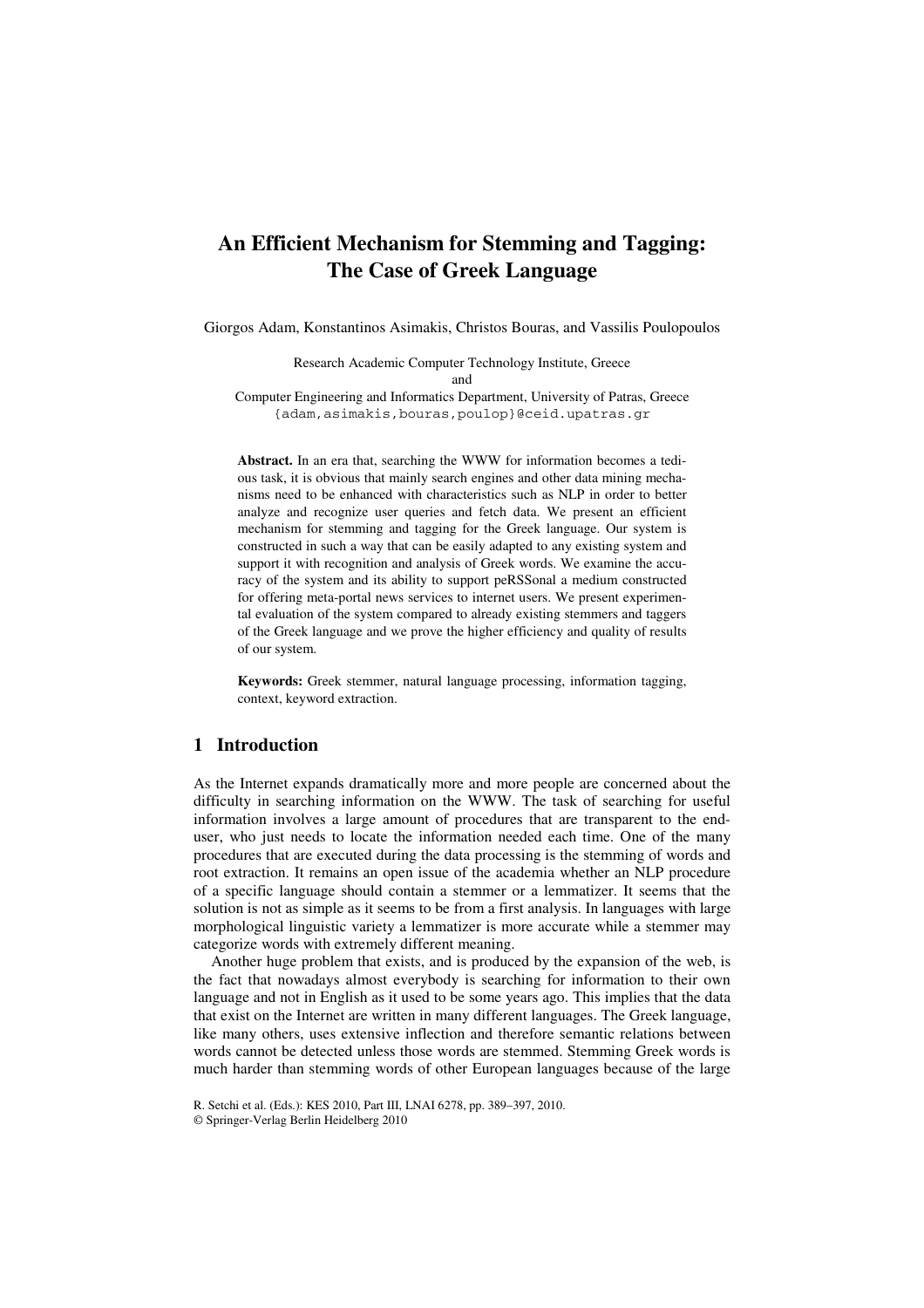number of possible suffixes, many of which cannot be properly separated from the word stem without knowing the grammatical type of the word. Moreover, stemming of words with different meaning may lead to the same stem.

Many steps have been made towards the issue of construction of stemmers for many languages. The first stemmer that was ever presented was the effort made by Lovins. The Lovins stemming algorithm [1] was first presented in 1968 by Julie Beth Lovins. It is a single pass, context sensitive stemmer, which removes endings based on the longest-match principle. The stemmer was the first to be published and was extremely well developed considering the date of its release and has been the main influence on a large amount of the future work in the area. One of the most important efforts that became the basis of many other stemmers is Porter Stemmer [2]. The Porter Stemmer is a conflation Stemmer developed by Martin Porter at the University of Cambridge in 1980. The Stemmer is based on the idea that the suffixes in the English language are mostly made up of a combination of smaller and simpler suffixes. This Stemmer is a linear step Stemmer. Specifically it has five steps applying rules within each step. Within each step, if a suffix rule matched to a word, then the conditions attached to that rule are tested on what would be the resulting stem, if that suffix was removed, in the way defined by the rule. For example such a condition may be, the number of vowel characters, which are followed be a consonant character in the stem (Measure), must be greater than one for the rule to be applied. Finally, another commonly used stemmer is Paice-Husk stemmer [3] implemented at the University of Lancaster. The stemmer is a conflation based iterative stemmer. The stemmer, although remaining efficient and easily implemented, is known to be very strong and aggressive. A very common usage of the stemmers is the search engines and their query analysis and enhancement subsystems. The stemming procedure is applied to the input query in order to increase the recall rate, when it is necessary. It is important to note that the major search engines (such as  $Google<sup>1</sup>$  or  $Yahoo<sup>2</sup>$ ) utilize an analyzer for the languages that they support. Despite the fact that such service is not referenced to, as it is transparent to the end user, it is obvious that it exists from the results presented to the end user. A Greek search engine that was constructed recently does utilize a stemmer; though, no information is publicly available except for a reference to the complete work that was done for the specific search engine [11].

The porter stemmer is the root of many stemmers that were produced for many European languages. The similarities on the construction of words in many European languages make it easy to construct stemmers starting from the basic Porter Stemmer. The basic categories to which we can possibly put a stemmer are three: Stemmers that are based (a) on dictionaries, (b) on algorithms, or (c) on hybrid algorithms that are based on both (a) and (b). We are putting the focus on the stemmers constructed for the Greek language. The first two are the TZK algorithm [4] by Kalamboukis and Nikolaidis in 1995 and the Automated Morphological Processor (AMP) [5] by Tambouratzis and Carayanis in 2001. The latest system presented was the work of George Ntais [6] while Spyridon Saroukos [7] has presented in 2008 an enhanced version of Ntais' stemmer.

-

<sup>1</sup> http://www.google.com. Google Search Engine

<sup>2</sup> http://www.yahoo.com. Yahoo! Search Engine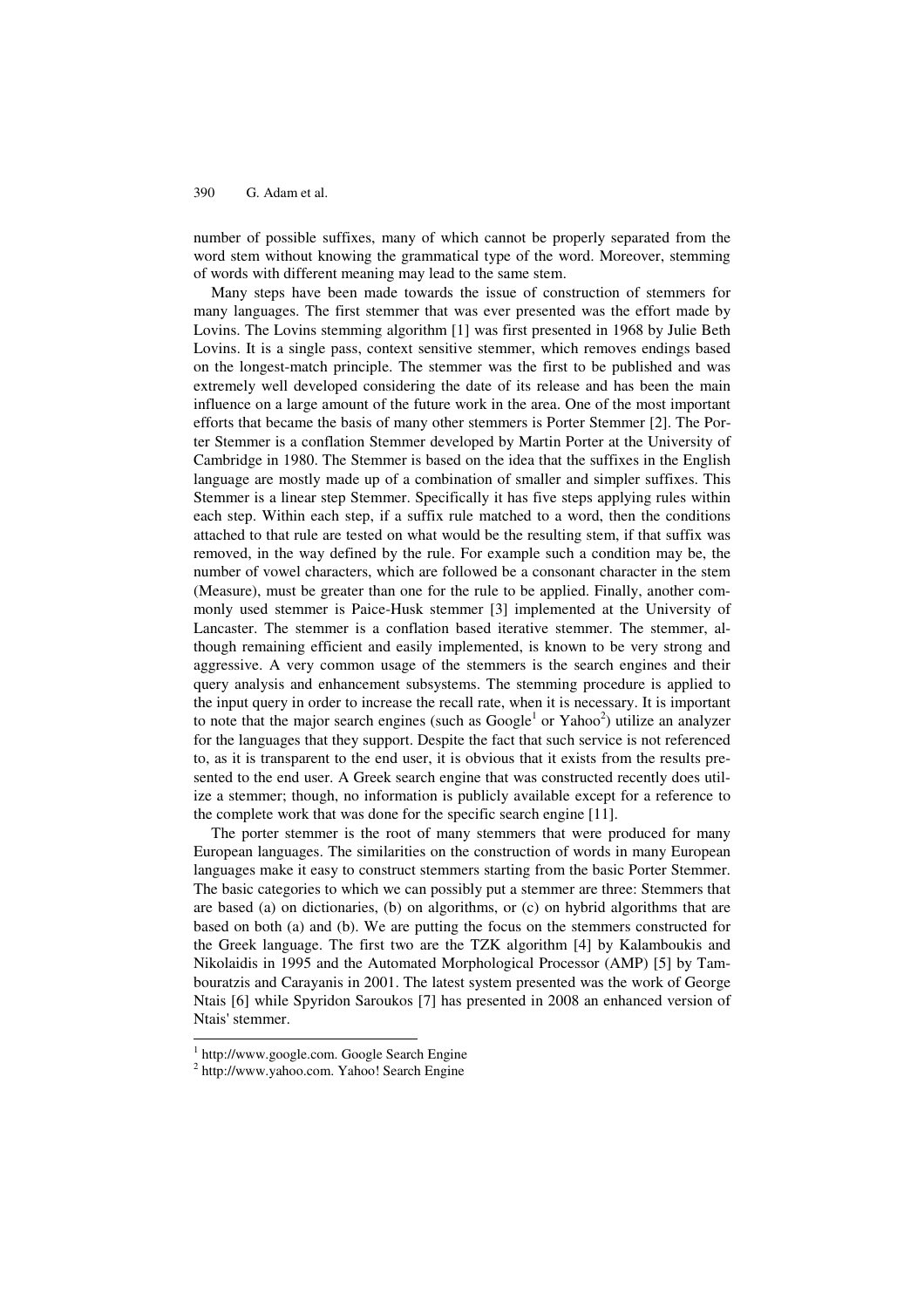The first suffix stripping algorithm for the Greek language was presented in 1995 from Kalamboukis and Niloaidis. Design for information retrieval from Greek corpora the algorithm deals with inflections of the Greek language. They make extensive usage of suffix lists for inflection while in parallel; at a second level they remove derivational suffixes. Only 6 years later Tambouratzis and Carayannis presented a system for automated morphological categorization (AMP). Their work is based on extraction of stems through matching and masking with an initial set of correct stems and suffixes. A basic assumption for the usage of the system is that each word consists of a stem and a suffix. Every other word cannot be stemmed by their system. Nevertheless, because of the fact that in both the aforementioned effort no code or corpus was ever revealed it is impossible to make a direct comparison of a new stemmer.

The latest stemming algorithm developed for the Greek language is presented by George Ntais in 2006. The algorithm is based on Porter stemmer and an online implementation is available on the web. According to the author, the algorithm can handle a large number of suffixes of the Greek language, clearly outperforming the first two algorithms presented and aforementioned. A clear disadvantage of the system is the inability to manipulate with any other form of a word apart from the word in capital letters. Due to the fact that the morphology of the Greek language implies that a minor change to the accent mark of a word can change its meaning Ntais algorithm does have some weak points.

We propose a novel effort towards stemming for the Greek language. Our system is a hybrid system that is able to apply stemming on branches of texts without any limitation on the way text is written. The novelty of the system compared to the older efforts for the creation of a Greek stemmer is the fact that we are enhancing the stemming procedure by word tagging techniques. Tagging is as hard as stemming unless words are viewed in context. Greek syntax may be almost free but still some few useful rules apply which can be used to increase the accuracy of the grammatical tagging. Additionally, proper tagging enables us to ignore words based on their grammatical type instead of ignoring words using word length thresholds or stopwords lists.

The rest of the paper is structured as follows. In the next section we present our motivation: peRSSonal, a meta-portal; while in section 3 we present the architecture of our system. In section 4 we describe the algorithmic aspects of our system while the following section contains the results of the experimental evaluation of our system as well as a comparison to already existing mechanisms. The paper concludes with remarks on our system and what feature enhancements we consider intresting and perhaps useful.

### **2 Motivation: peRSSonal Meta-portal**

The prevalent idea that motivated the peRSSonal [10] mechanism has its roots in the change of our web life, which has turned every single corner of the Web in a potential source of valuable information. However, benefit never comes without cost: locating the desired piece of information among irrelevant data has become a difficult and tedious task, even for the more experienced users, as everyone has different special needs from the medium that is called World Wide Web. Major search engines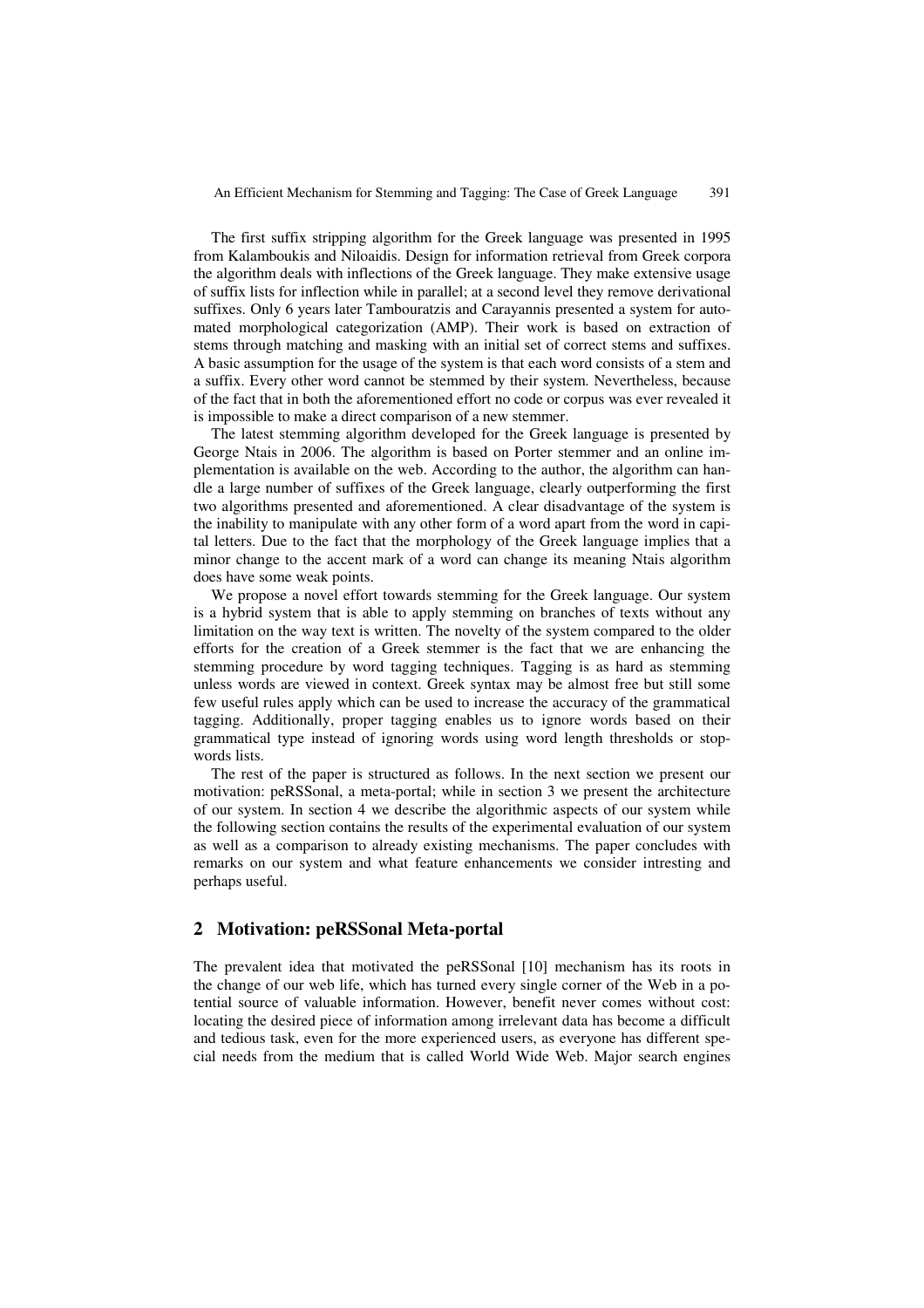(e.g. Google<sup>1</sup>, Yahoo<sup>2</sup>) are trying to refine search. In parallel, attempts for the creation of WWW ontologies (e.g. DMOZ) look forward to resolve these issues. Our experience made us realize that among these facts lies another huge problem that is of primary concern for millions of users all over the world. As the Internet expands and acts as a form of "digital newspaper", more and more people come to realize that they are able to read and stay informed by articles in real time. This leads to a problematic situation where users have to visit a big number of news portals to read the news from the categories they are concerned. The problem is partially answered by RSS feeds and personalized micro sites. In the first case, the user does not have to browse to every single website but, as a forfeit, they must undergo data filtering due to the fact that there is no specialization of these feeds on his needs. In the second case, focus on each user's preferences can be guaranteed but he or she still has to visit each one or several of these sites in order to track down all the information on a specific subject.



**Fig. 1.** peRSSonal architecture

# **3 Architecture and Algorithm Analysis**

The architecture of the proposed system is similar to a context sensitive stemmer that applies a suffix stripping algorithm to produce the stem. It takes as input complete sentences and takes advantage of the POS tagging process in order to limit the possible suffixes that are going to be removed. The suffix stripping algorithm is rule-based and utilizes a table with possible suffixes for every part of speech tag. The output is a list of the input words, their stem and their grammatical type.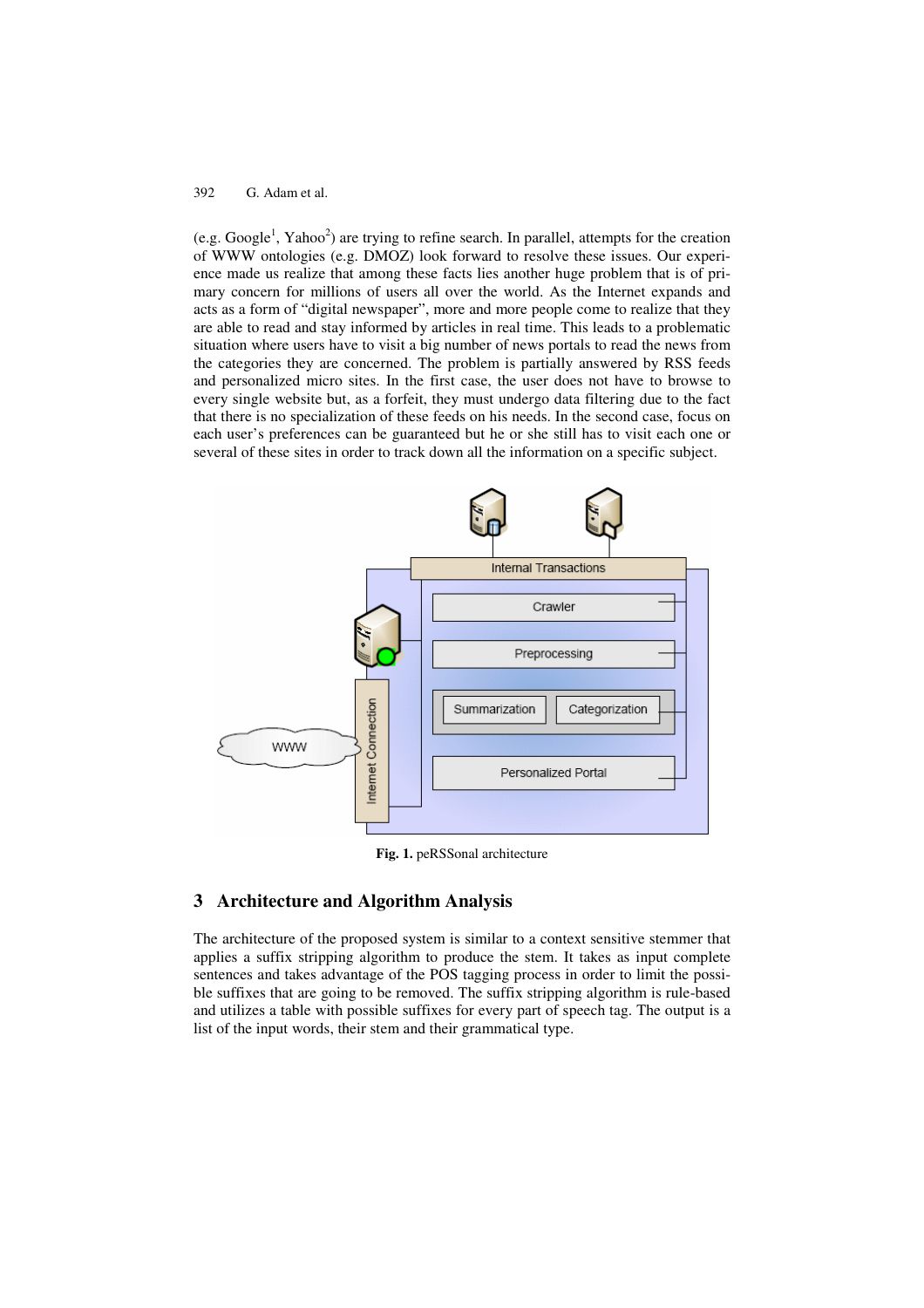



**Fig. 2.** G.I.C.S. architecture

The stemmer was initially designed in order to support the Greek language in the peRSSonal system. The procedure of this system is: (a) capture pages from the www and extract the useful text, (b) parse the extracted text, (c) summarize and categorize the text, and (d) present the personalized results to the end user. The capture is done using a crawler that takes as input a list of RSS feeds from news portals. The crawler extracts the articles and stores the html pages without any other element of the web page, like CSS and JavaScript files. At the next step it triggers a useful text extractor mechanism in order to be able to get the real text of the article and to omit undesired content (advertisements, etc.). The useful text can be defined as the title and the main body of the article.

The stemmer is invoked at the second analysis level, parsing the whole useful text and extracting the keywords (stems) of the article. This level receives as input XML files that include the title and body of articles. Its main scope is to apply preprocessing algorithms on this text and provide as output keywords, their location into the text and the frequency of their appearance in the text. These results are necessary in order to proceed to the third analysis level. The core of peRSSonal mechanism is located in the third analysis level, where the summarization and categorization subsystems are located. Their main scope is to characterize the article with a label (category) and produce a summary of it. All these results are then presented back to the end users of our personalized portal. The portal can feed each user only with articles that the user may find them interesting, according to his/her dynamically created profile.

The proposed context sensitive stemmer has a time and space complexity of  $O(n)$ and it can be considered as the combination of two different procedures: stemming and tagging. Although the main scope of the system is to provide stemming functionality, we incorporated a grammatical tagger in the algorithm for two reasons. First of all, viewing words in the context of the grammatical types of nearby words helps resolve some ambiguous cases where different suffixes could be removed. Secondly, because discarding words belonging to certain grammatical categories (that usually carry no significant meaning for our purposes, e.g. pronouns) produces better results than using stop-word lists or discarding words based on their size.

Firstly, the algorithm accepts an array encoded in ISO-8859-7 and discards all characters except for English and Greek letters. The remaining characters are converted to lower case and any dieresis diacritics are removed. Accenting is left intact since it provides extra information that can be used in tagging and stemming. The last step of the preprocessing is the tokenization process which creates a linked list of structures, each of which hold a word along with space for storing the tag, the stem,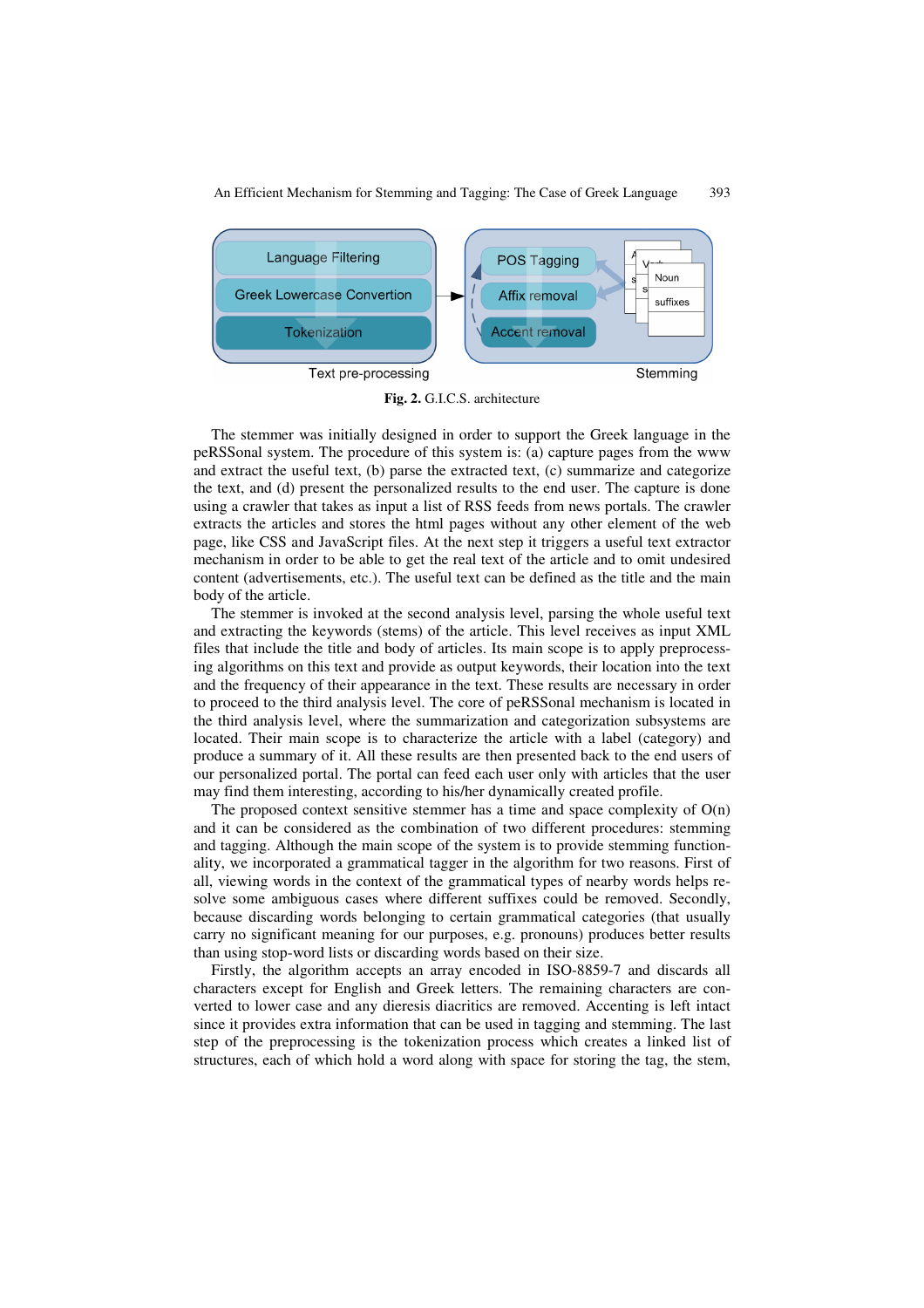and information used internally by the algorithm. After the preprocessing step, the tagging process starts which consists of two rounds.

In the first round each word is tested for fitness in different grammatical categories, using tables with known suffixes and words of the Greek language [8]. Some of the categories cause the testing process to stop if the word is found fit for them while other let it continue. In cases where the word fits in more than one category, the grammatical type of the previous word is used to determine which category is chosen. While the words are matched to categories, information about the size of the affixes is stored in the linked structure list. During the second round the same steps are followed for the words that haven't been recognized during the first round. This time the accenting is ignored as a last resort, since in many cases words are either misaccented or unaccented.

Next, the stemming procedure starts. During that, words are trimmed based on information stored in the previous step. For verbs, additional conversions are applied in an attempt to make the stems of different tenses match each other.

Finally, after the stemming process is finished. The algorithm will return the linked structure list, which now contains the stems and the tags, to the caller.

### **4 Experimental Evaluation**

In contrast to other stemming algorithms, G.I.C.S. is not trying to extract the grammatically correct stem of words, although in most cases it does so. Instead we consider a stem correct as long as grammatically similar words are assigned to the same stem.

Specifically, for verbs we consider a stem correct if it is matching that of the first person singular of the same verb in present tense. For nouns/adjectives and pronouns we consider a stem correct if it is matching that of the masculine singular of the nominative case of the same noun. If there is no masculine singular then any singular of the nominative case is used instead. Additionally, although not necessary for considering the stemming correct, we tried to assign the noun to the same stem of the verb from which it derives (if any). For verb-derived proverbs, we consider the stem correct if it matches that of the verb which the proverb derives from. For other type of words stemming is trivial and not of any importance so we only rated the tagging.

We evaluated the algorithm using two different sets of text. The first set was composed of news articles like those that will be used by peRSSonal, which totaled in around one thousand words. The second similarly sized set was composed of both formal and informal emails. The execution time of the mechanism for these two sets was insignificant, as the average stemming speed has been estimated, through extra testing, to be eabout 163 thousand characters per second. We first evaluated G.I.C.S tagging precision on all the words in the dataset. Finally we evaluated the stemming precision of both G.I.C.S and Ntais stemmer ignoring all words except nouns, adjectives, verbs and proverbs. Words in other categories are known, though our experiments, to carry no significant meaning. Additionally these words appear frequently and their stem can be easily extracted so they affect the results positively, making the useful precision of the stemmer harder to be measured.

98.6% of the words of the first set were tagged correctly by G.I.C.S.; while 96.7% of the useful words were stemmed correctly (Fig.3) 12.5% of the erroneous stems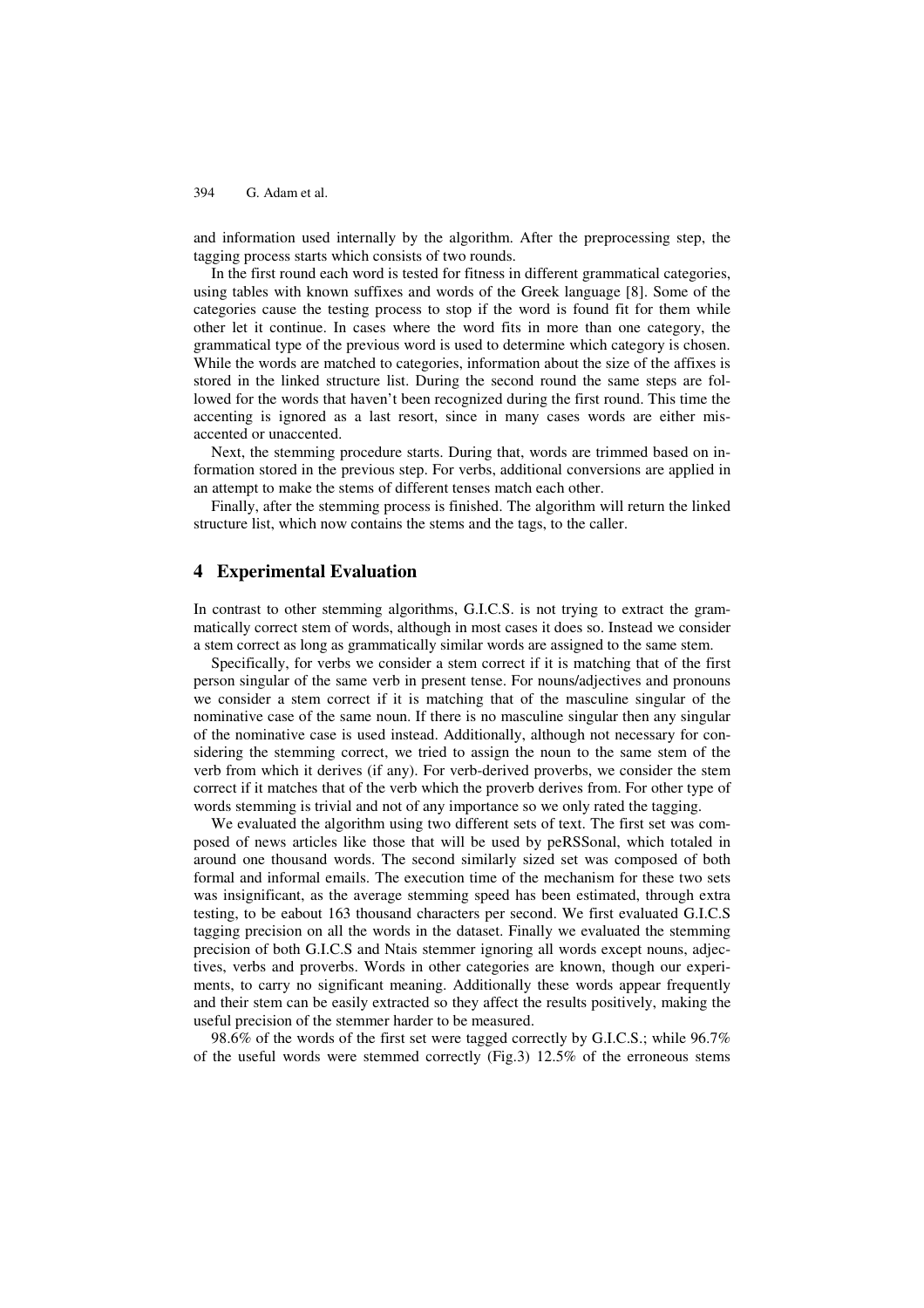were the result of over-stemming, meaning that the algorithm removed more letters than it should. The rest 87.5% of the words were either under-stemmed or they were irregular and the stemmer wasn't able to convert the stem correctly to match the desired one, based on our criteria. Specifically, 75% of the errors were made when an irregular verb was stemmed. (Fig.5) By comparison, using the same words and the same criteria, the Ntais stemmer stemmed correctly 91.1% of the words of the first set (the articles).



**Fig. 3.** G.I.C.S. and Ntais stemmer comparison. G.I.C.S. stemming precision on the inside. Ntais stemming precision on the outside. (articles dataset)

**Fig. 4.** G.I.C.S. and Ntais stemmer comparison. G.I.C.S. stemming precision on the inside. Ntais stemming precision on the outside.(emails dataset)

Regarding the second set which included emails, our algorithm achieved 96.7% correctly stemmed words while the tagging was successful for 91.7% of the useful words (Fig.4). Of the errors, 6.65% was because of under-stemmed words while 93.3% was of over-stemmed words including the irregular verbs. 80% of the errors were made during the stemming of irregular verbs (Fig. 5). By comparison, the Ntais stemmer achieved 88.15% of correctly stemmed words.



**Fig. 5.** G.I.C.S. types of error. Articles dataset (inside), Emails dataset (outside)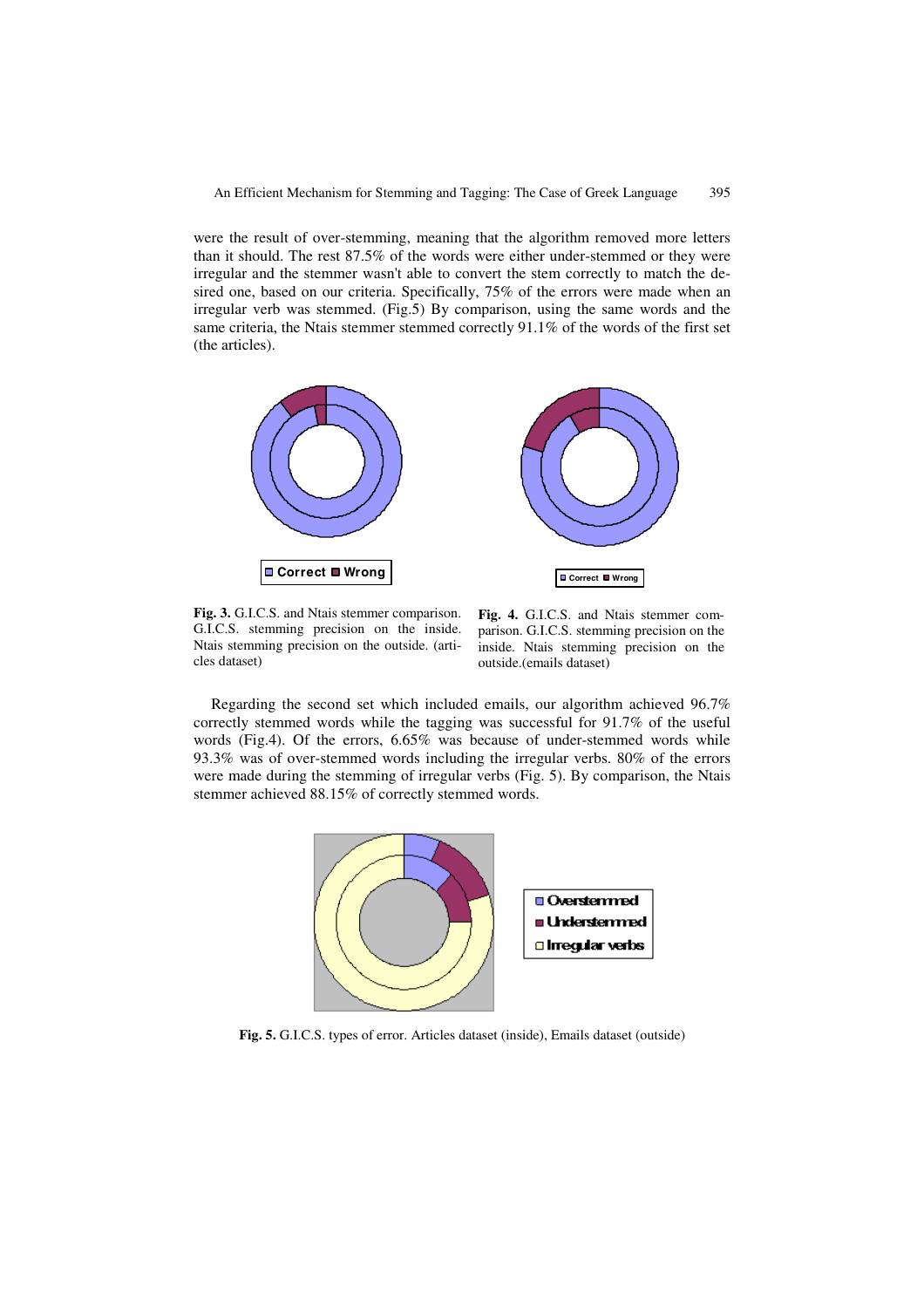At the next experiment we utilize three different metrics [9] in order to compare the proposed stemming algorithm to Ntais implementation. The first metric (index compression factor) indicates the index reduction that can be achieved through stemming.

$$
ICS = \frac{n - s}{n} \tag{1}
$$

Where n is the number of words in the corpus and s is the number of produced stems. The other two metric are the mean and median Hamming distance. The Hamming distance is defined as the number of characters in the two strings that are different at the same position. For unequal length strings, the difference of their length is added. The dataset for this experiment consists of 10981 words that have been retrieved from major Greek news portals. The results are shown in table 1.

**Table 1.** Comparison of G.I.C.S. and Ntais stemming algorithms

|                                  | Ntais stemmer | G.LC.S. |
|----------------------------------|---------------|---------|
| Index compression factor         | 76.8%         | 80.9%   |
| Mean modified Hamming Distance   | 1.95          | 2.73    |
| Median modified Hamming Distance |               |         |

# **5 Conclusion and Future Work**

In this paper we have presented an efficient stemmer and tagger for the Greek language. The stemmer and tagger is created in order to support an existing meta-portal peRSSonal which intends to present news articles collected from the WWW to the users in a personalized manner. The stemming is performed using a rule-based algorithm that removes suffixes. It bases most of its procedures on the fact that all the words of the text are grammatically tagged by a tagger which works as part of the stemmer. The mechanism was compared to the latest known Greek stemmer implementation and the experimental evaluation showed that it can achieve higher stemming precision. Despite the fact that we just wanted to create groups of similar words as input for the peRSSonal system we managed to construct a Greek stemmer that can possibly achieve very high scores of stemming on the text that we have as input. Our input texts are news articles which are usually short in length and they use compact language with many forms of the same word used across the text.

For the future we would like to enhance the current system in order to improve the tagging process using the punctuation information. Moreover, when processing a specific word, the mechanism could take into account the tags of more words that it currently does (e.g. the tags of all the words in the current sentence). This information will lead to better POS tagging and thus, better stemming precision.

### **References**

- 1. Lovins, J.B.: Development of a stemming algorithm. Mechanical Translation and Computational Linguistics 11, 22–31 (1968)
- 2. Porter, M.F.: An algorithm for suffix stripping. Program; automated library and information systems 14(3), 130–137 (1980)